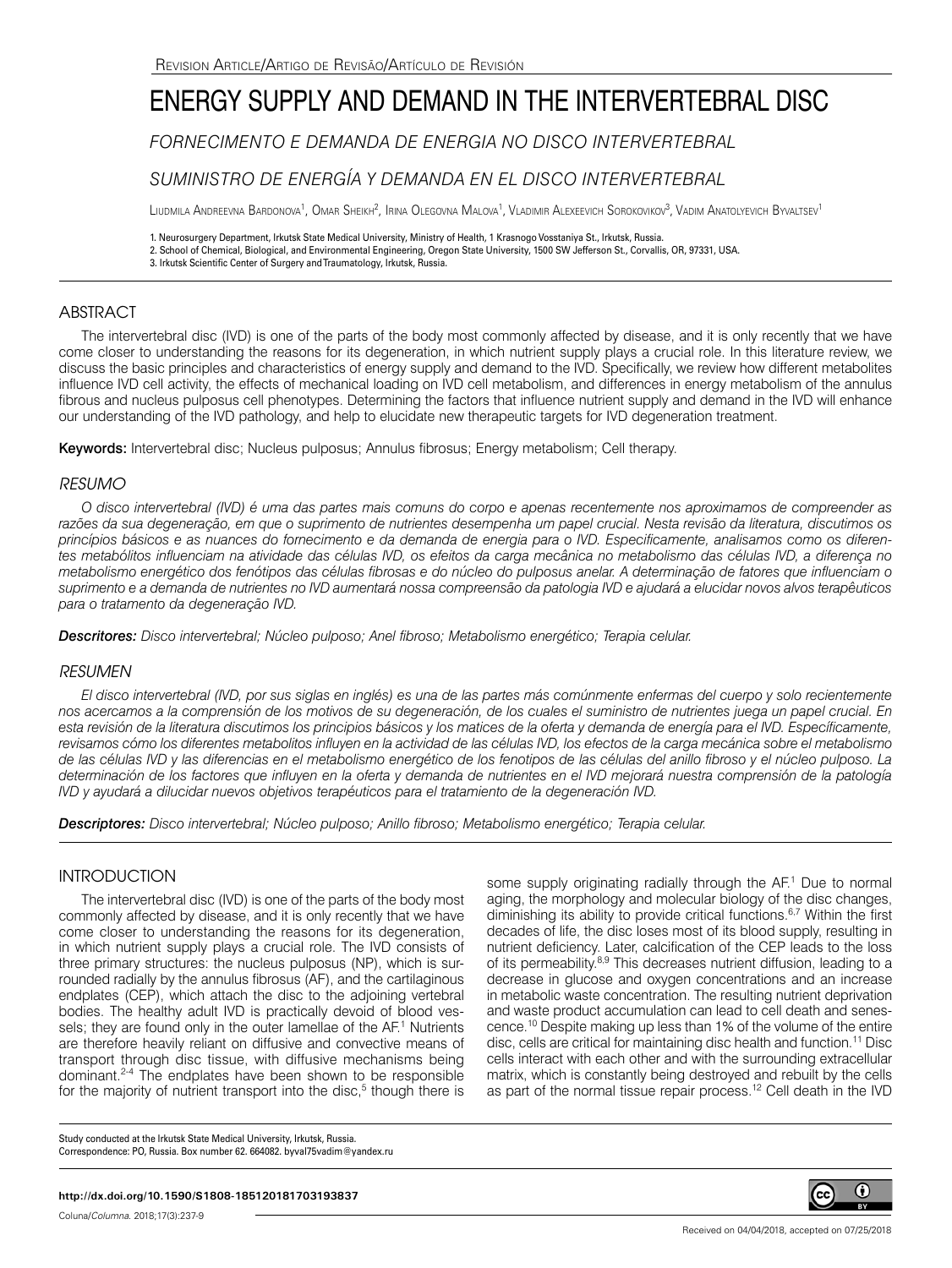238

The aim of this mini-review is to summarize the current literature on IVD nutrient supply and demand. Studying factors that influence nutrient supply and demand in the IVD will enhance our understanding of IVD pathology and elucidate new targets for IVD therapies.

#### Metabolite Influences on IVD Cell Activity

Regular glucose supply is critical for IVD cell viability, optimal homeostasis and matrix synthesis. There are several studies that examine the influence of glucose concentration on the proliferation and survival of IVD cells. Cell viability decreases with when glucose concentration is sustained below 0.5 mM for more than three days.13 According to another study,<sup>14</sup> cells begin to die when glucose concentration is sustained below 0.2 mM for 24 hours. It has been shown that the pH of healthy human discs ranges from 7.1 to 7.4,<sup>15</sup> with a lower pH in the central part of the disc due to the higher lactic acid accumulation.<sup>16</sup> Furthermore, the pH level also harms the condition of the IVD cells: even with an adequate glucose level, the acidic environment adversely affects the viability and proliferation of the cells.<sup>17,18</sup> During degeneration, the pH decreases to values of 6.5 to 6.8 in mildly degenerated discs and even to 5.7 in severely degenerated discs.<sup>19</sup> In vivo, O2 levels are extremely variable, ranging from 1% to 5% within the IVD.<sup>20</sup>

It has been demonstrated that IVD cells could survive at low oxygen concentrations without a significant loss of cell viability.<sup>17,21</sup> However, the oxygen consumption rate of degenerated human IVD cells was three to five times higher than that of healthy cells under identical cell culture conditions.22 Furthermore, the oxygen consumption rate of degenerated IVD cells was sensitive to glucose levels. However, this study has an important limitation: IVD cells change their phenotype during expansion,<sup>23</sup> and monolayer expansion induces oxidative metabolism and reactive oxygen species in chondrocytes.24

It is widely supported in the literature that an acidic pH level significantly decreases the rates of glycolysis and oxygen uptake, and as a result, the production of ATP. Proper biosynthesis of extracellular matrix in the IVD requires an extensive amount of ATP to be produced<sup>25</sup> especially proteoglycan biosynthesis, which uses ATP as an energy source and building block.<sup>26</sup> Extracellular ATP treatment promoted extracellular matrix accumulation by both cell types and significantly increased intracellular ATP content in NP cells in 3D culture.<sup>27</sup> In addition, in vitro studies have shown that the synthetic activity of disc cells, i.e. the rate of production of the extracellular matrix depends on the concentration of extracellular oxygen and pH.

The balance between the rate of diffusion of dissolved substances through the matrix and the rate of their consumption by cells determines the concentration gradient within the disc. The concentration gradient in the different regions of disc (i.e. local gradient) has a strong influence on metabolic rates, matrix production and cell survival and hence on the development of disc degeneration. In the disc model proposed by Shirazi-Adl et al.,<sup>28</sup> the zone with the lowest concentrations of oxygen and glucose and maximum level of lactic acid was located in the centre of NP at the disc mid-height plane, which is furthest away from the supply/uptake sources. In this zone, the cells are located 7-8 mm from the nearest blood vessel.<sup>5</sup> Thus, the disc central part is likely to be the first part to degenerate due to the nutrient-poor conditions.

Recent studies have demonstrated that NP cells respond to low oxygen concentration and nutrient deprivation by upregulating the synthesis of hypoxia-inducible factor (HIF) proteins, particularly HIF-1 and 2. HIF-1 is known to activate many downstream signals involved in anaerobic metabolism, control of intracellular pH, DNA damage responses and proliferation, and plays an important role in cell adaption, survival, and overcoming the stressful conditions of hypoxia.<sup>29-31</sup> HIF-1α has been demonstrated in the NP of both normal and degenerated human IVD<sup>32,33</sup> and hypoxia responsive glucose transporters GLUT-1, 3, 9 are expressed in NP cells, but not AF and CEP cells.<sup>33</sup> Furthermore, activation of HIF-1□ in degenerated IVD increases expression hypoxia responsive glucose transporters GLUT-1, 3, 9 in NP cells. This study shows that NP and AF and CEP cells have different GLUT expression. Based on what is known,

HIF-1 and HIF-2 may also serve to enhance NP cell survival in the specialized microenvironment of the IVD.<sup>30-34</sup>

#### Effects of Mechanical Loading on the Energy Metabolism of IVD Cells

Mechanical loading significantly changes water content, chemical composition and nutritional levels in the IVD. The intradiscal pressure varies during normal daily activity, but the effects of abnormal mechanical loading, such as mechanical stresses, hyperflexion and swelling pressure, may lead to injury and degeneration process in IVD. The effects of mechanical loading are dependent on level, loading frequency and permeability capacity of CEP.<sup>35</sup> It also has been shown that mechanical loading increases glucose and oxygen consumption rates.<sup>36,37</sup> In a study performed by Fernando et al.,<sup>38</sup> there were no differences in glucose consumption and lactate production of AF cells between the static and dynamic compression groups. Dynamic compression, static compression and vibratory loading all promote ATP release from IVD cells both cell types<sup>38,39</sup>. Therefore, mechanical loading influences the biological function of the IVD by regulating intra- and extra- cellular ATP metabolism. In general, physiological dynamic loading increases oxygen concentration, reduces lactate concentration, and promotes oxygen consumption and lactate production by IVD cells.

#### Differences in Energy Metabolism of the Annulus Fibrosus and Nucleus Pulposus Cells

Studies on the metabolism of the IVD suggest that AF and NP are metabolically and bioenergetically different tissues.<sup>22,37,38</sup> These differences indicate that the main pathway of energy production differs between these types of cells. NP cells consume less glucose and produce much more ATP, which suggests the likely production of ATP by aerobic respiration in addition to glycolysis.<sup>40</sup> It has been suggested that these differences in cell phenotypes may be attributed to differences in embryonic origins of the tissue types.<sup>41</sup> The nucleus pulposus is derived from the notochord, whereas AF and CEP arise from the mesenchyme.<sup>42</sup> The nucleus pulposus contains notochordal cells at early ages, then these cells disappear with age.<sup>43</sup> The higher lactate production and oxygen rate consumption of the human NP cells indicate that NP cells have a more active metabolic phenotype.

#### Nutrient Considerations in IVD Therapy

Currently, treatment strategies for IVD degeneration fail to address the nutrient transport problem faced by cells. The problem of nutrient deprivation can be well illustrated by the significantly higher incidence of smokers with disc degeneration disease.<sup>44</sup> When confronted with tobacco smoke, human disc cells undergo adverse morphologic changes that suggest a nutrient-deprived state.45 One promising technique is that of Hoyland, which utilizes differentiated bone marrow and adipose mesenchymal stem cells to treat disc degeneration.45 However, in a nutrient-starved environment, the transplantation of more cells will further reduce the availability of nutrients. In order for therapies to address this starvation, the nutrient transport process must be considered.46 Motaghinasab et al. developed a computational model to predict the penetration profile of solutes. In line with the avascular nature of discs, solute concentrations fall dangerously below healthy levels far from the blood supply sources.46 Current strategies seek to address this critical nutrient transport deficit through mechanical and biological means such as spinal traction<sup>4,47</sup> and enzymatic permeabilization<sup>48</sup> respectively. Kuo et al. explored the effect of spinal traction on molecular transportation in a simulated porcine IVD degeneration model. Though this study, they suggested that traction treatment provides enhancements for nutrition supply. Other studies have offered mixed conclusions about its effectiveness. In response to these challenges, Giers et al. created a porcine model of IVD degeneration to explore biomechanical and physiological factors guiding nutrient transport. Based on the mass transport of dyes, diffusion was determined to be the main transport mechanism. The use of mechanical loading, which includes strategies like spinal traction, was judged as having conflicting benefits for nutrient transportation.<sup>4</sup> Based on